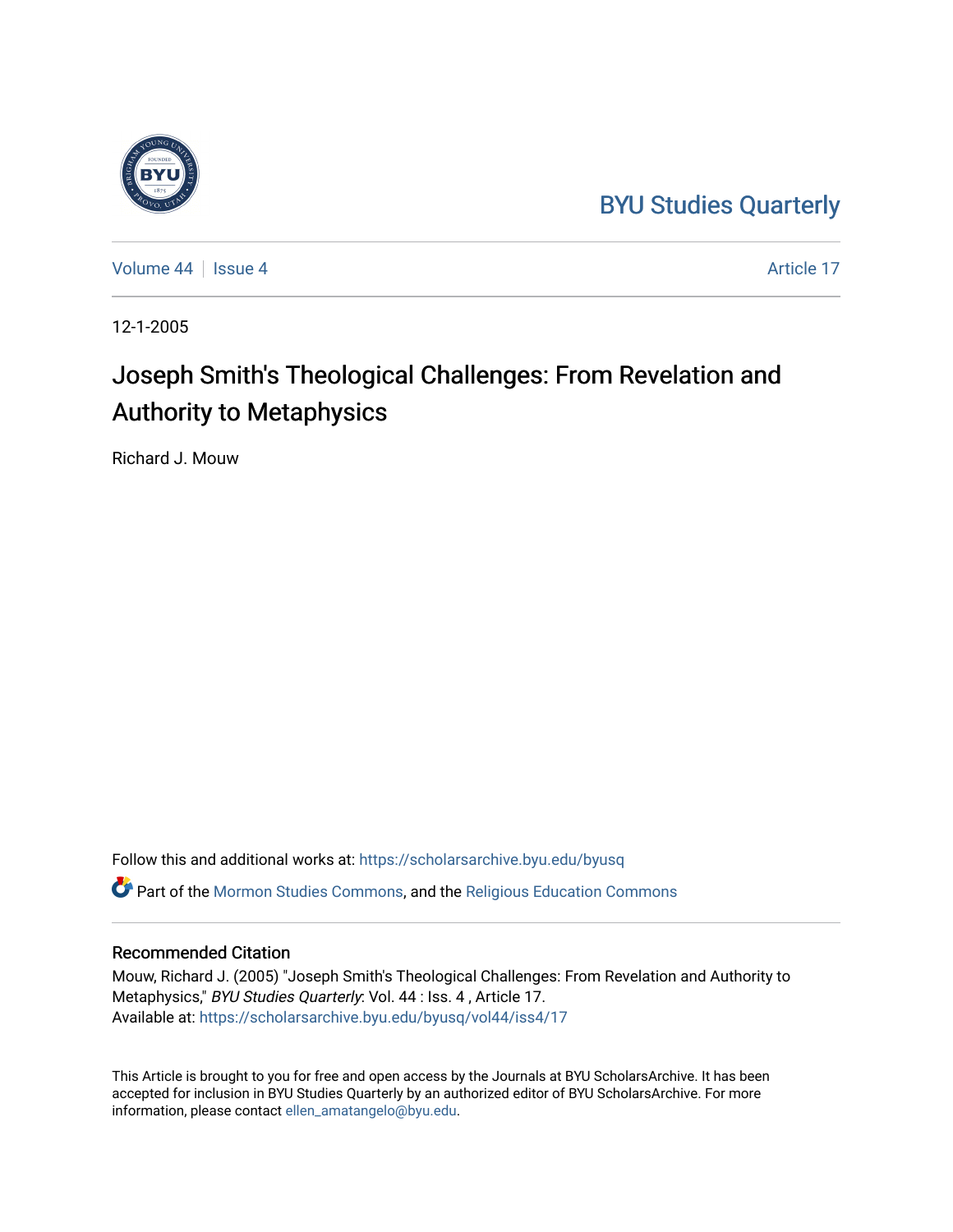## **Joseph Smith's Theological Challenges: From Revelation and Authority to Metaphysics**

*Richard J. Mouw*

In his published dialogue with the Evangelical theologian Craig<br>Blomberg, Stephen Robinson observed that one of the factors that n his published dialogue with the Evangelical theologian Craig makes it so difficult for Mormons and Evangelicals to understand each other is the issue of terminology. The theology of the Latterday Saints, he noted, has not been shaped by the same developments that Protestants have experienced since the days of the Reformation. This means, Robinson said, that "Latter-day Saints are generally quite naïve when it comes to the technical usage of theological language."

 David Paulsen is one of several Latter-day Saint scholars who have provided, in a decidedly non-naïve manner, helpful explanations of Mormon doctrines in a careful interaction with thinkers in the mainstream of historic Christianity. He has focused—and I think helpfully—on the question of authority. Certainly when we Evangelicals have critiqued Latter-day Saint thought, we have typically focused, not on the issue of authority as such, but on *Joseph Smith's* claim to authority. In doing so we have largely limited the options to the ones described by Joseph Smith himself. In his account of the reactions of his Protestant neighbors to his testimony regarding the First Vision he wrote, "I felt much like Paul, when he made his defense before King Agrippa, and related the account of the vision he had when he saw a light, and heard a voice; . . . there were but few who believed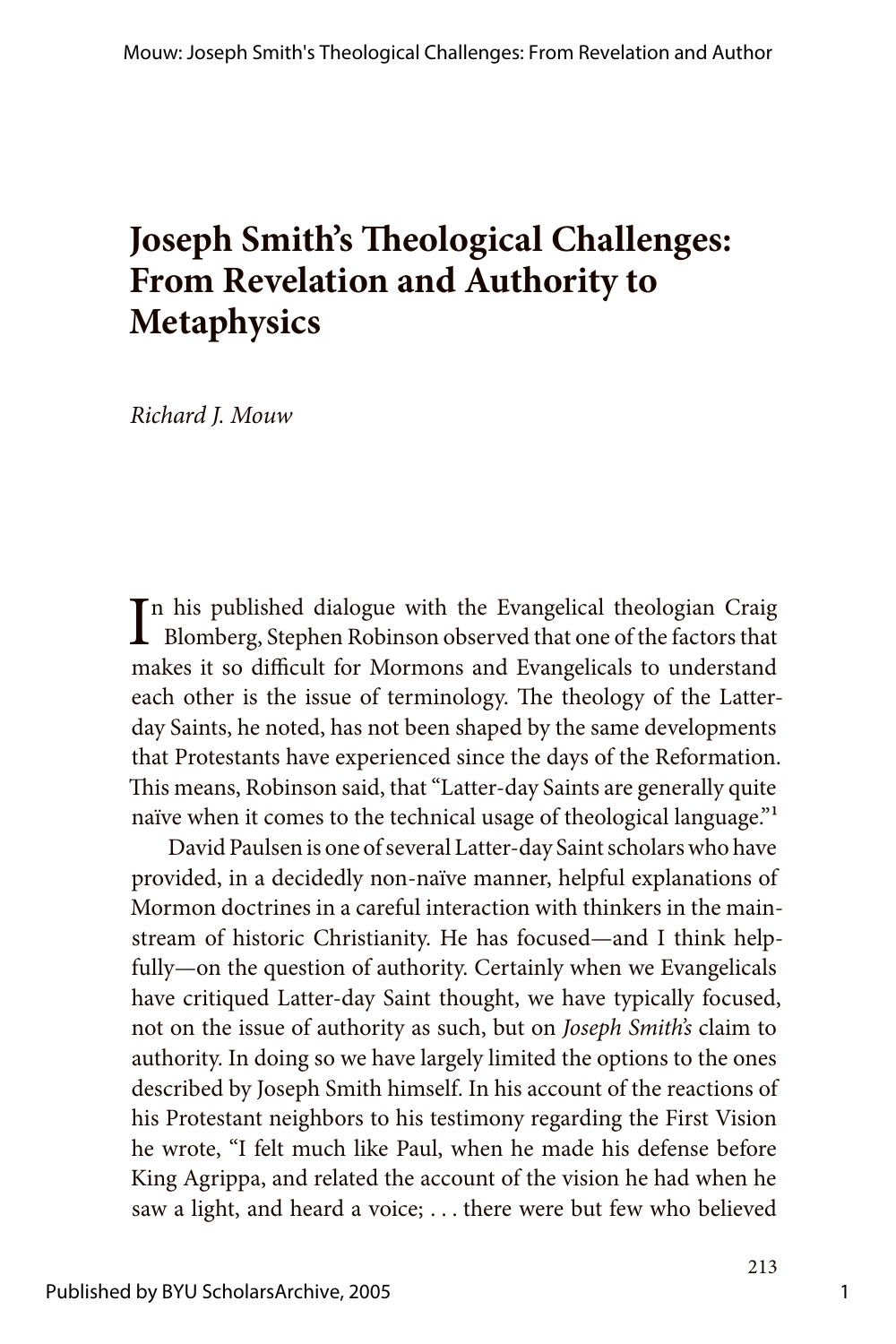him; some said he was dishonest, others said he was mad" (Joseph Smith–History :24). And so has it continued to be in the Protestant world; we have responded to Joseph's claim that the ancient prophetic office had been restored in his own person by insisting that he was either a clever huckster or a possessed agent of Satan.

 David Paulsen challenges us to look more directly at the theological issues proper. To do this, we must temporarily bracket the questions about the truth of Joseph Smith's actual claims to have directly encountered the members of the Godhead, and to think instead about the very possibility of authoritative new revelations. As Paulsen lists the questions that he asks us to consider, he rightly prefaces the question of whether God has actually spoken through the prophet Joseph Smith with the more fundamental questions: "So what about God? Where is he? Can he speak? Will he speak?"²

 I do think it is good for those representing traditional Christian thought to engage in the theological exercise of bracketing the specific concerns about Joseph Smith's personality in order to explore the more basic questions posed by Paulsen. Whatever one makes of the account, say, of the First Vision, there is no doubt that it has provided the foundation for developing a highly influential religious perspective and that it is important for us to examine critically the basic features of that perspective. I once came across a comment by Karl Barth, in response to someone who had criticized him for making positive use of something that Søren Kierkegaard had written, with the critic insisting that Kierkegaard was not reliable because he had been mentally unstable. Barth replied that while Kierkegaard may have been mentally unstable, it is important to attend to the fact that many mentally stable people agreed with Kierkegaard's views. Similarly, in bracketing our assessments of Joseph Smith's character, we can acknowledge that many clear-thinking Latter-day Saints have been deeply influenced by the theological perspective set forth by the founder of Mormonism. It is no small question why that perspective has taken such a firm hold in the lives of so many people. And there is no doubt that the fundamental emphasis on the very idea of a "living prophet" has resonated in many Latter-day Saint hearts and lives.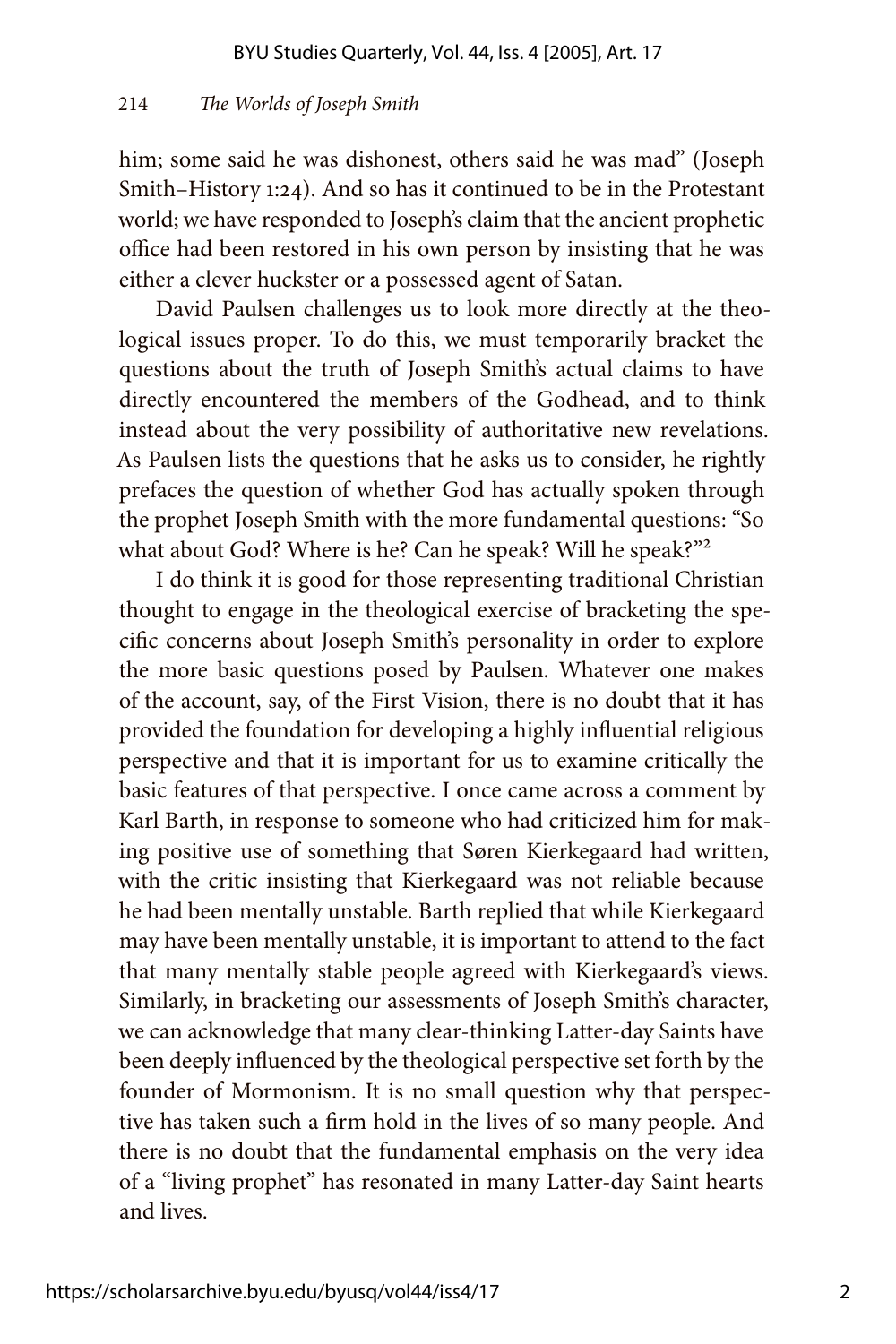Mouw: Joseph Smith's Theological Challenges: From Revelation and Author

#### *Theological Challenges* 215

 As David Paulsen rightly notes, the question of whether we can acknowledge new teachings that are in some sense to be accorded equal weight to the revelations set forth in the Old and New Testaments has long been a matter of major disagreement between Protestants and Roman Catholics.<sup>3</sup> The Catholic view is that there is a legitimate "development of dogma" that provides teachings that can be gathered together under the rubric of "tradition," and these teachings are to be received by the Christian community as the Spirit's continuing normative guidance to the church. Thus, for example, the doctrine of the virgin birth of Christ is to be believed because it is set forth in the New Testament, but the doctrine of the immaculate conception of Mary is to be believed because it came to be considered an authoritative extension of that biblical doctrine by the office of the *magisterium*.

 The basic issue between Protestants and Catholics on this issue was addressed by the great American Jesuit theologian John Courtney Murray. He observes that since both Protestant and Catholic communities have experienced considerable theological development over the centuries, the issue is not whether to accept theological teachings that go beyond the formulations set forth in the Bible. Both Protestants and Catholics, for example, accept as authoritative those formulations about the Trinity that employ language and concepts—including the term *Trinity* itself—that go beyond the explicit language of the biblical writers. Where Protestants and Catholics differ, says Murray, is on questions of this sort: "What is legitimate development, what is organic growth in the understanding of . . . the primitive discipline of the church, and what, on the other hand, is accretion, additive increment, adulteration of the deposit, distortion of true Christian discipline . . . what are the valid dynamisms of development and what are the forces of distortion?"<sup>4</sup>

 A key word here for understanding the Catholic perspective is "organic." When Catholic authorities exercise their teaching function, "they bring forth," in the words of the Vatican II document *Lumen Gentium*, "from the treasury of Revelation new things and old, making it bear fruit and vigilantly warding off any errors that threaten their flock."<sup>5</sup> This "bearing fruit" metaphor is often used to explain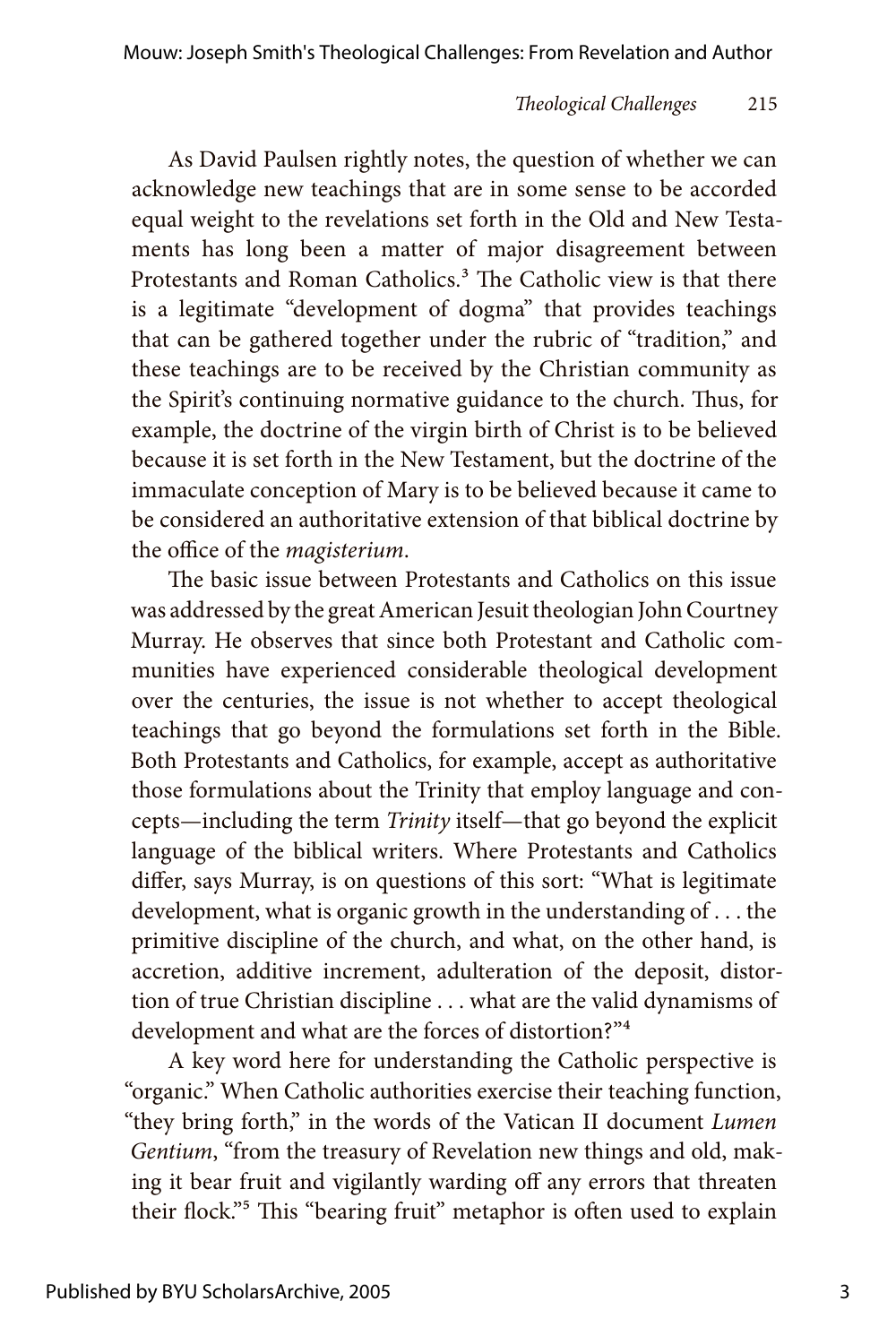how the Roman Church's magisterial deliverances are to the contents of scripture as a piece of fruit is to the original seed. These teachings do not, for Catholics, provide us with new information; rather, they are considered an explanation of that which is already implicit in biblical revelation.

 As Murray's questions indicate, we Protestants worry that what Catholics consider proper organic development is in fact an "adulteration of the deposit." Thus, we insist that various dogmas about Mary and the teaching regarding papal infallibility are not only extrabiblical in their content but are actually incompatible with the "deposit" of revealed truths in the scriptures. The doctrine of the Trinity, on the other hand, is seen by Protestants as a legitimate doctrinal development because it does capture and does explicate the clear sense of what the Bible teaches. While we believe that the original apostles would not recognize various present-day teachings about Mary, we believe that they could sing without any sense of puzzlement the words of the classic Protestant hymn, "Holy, Holy, Holy! Merciful and Mighty/God in three Persons, blessed Trinity."<sup>6</sup>

 We can admit, then, that debates within historic Christianity about adding to the original revelations contained in the Old and New Testaments have a kind of rough parallel with, say, Protestant differences with Mormonism's claims to new revelations. But we cannot push the fact of that parallel too far. Joseph Smith did not talk about a new magisterial teaching office; instead, he insisted on a restored office of *prophet*. His new teachings, then, came not as the result of reflections on the meaning of an original revelation in the Old and New Testaments but from new information that he claimed to receive directly from the members of the Godhead. In this sense, it is not even so important that he brought forth the Book of Mormon, now subtitled by The Church of Jesus Christ of Latter-day Saints as "Another Testament of Jesus Christ." As Richard Bushman has pointed out,

From the outset doctrine came day by day in revelations to Joseph Smith. Those revelations comprised the backbone of belief, the doctrine and covenants for the church. . . . [Indeed] most of the applicable Book of Mormon doctrines and principles were revealed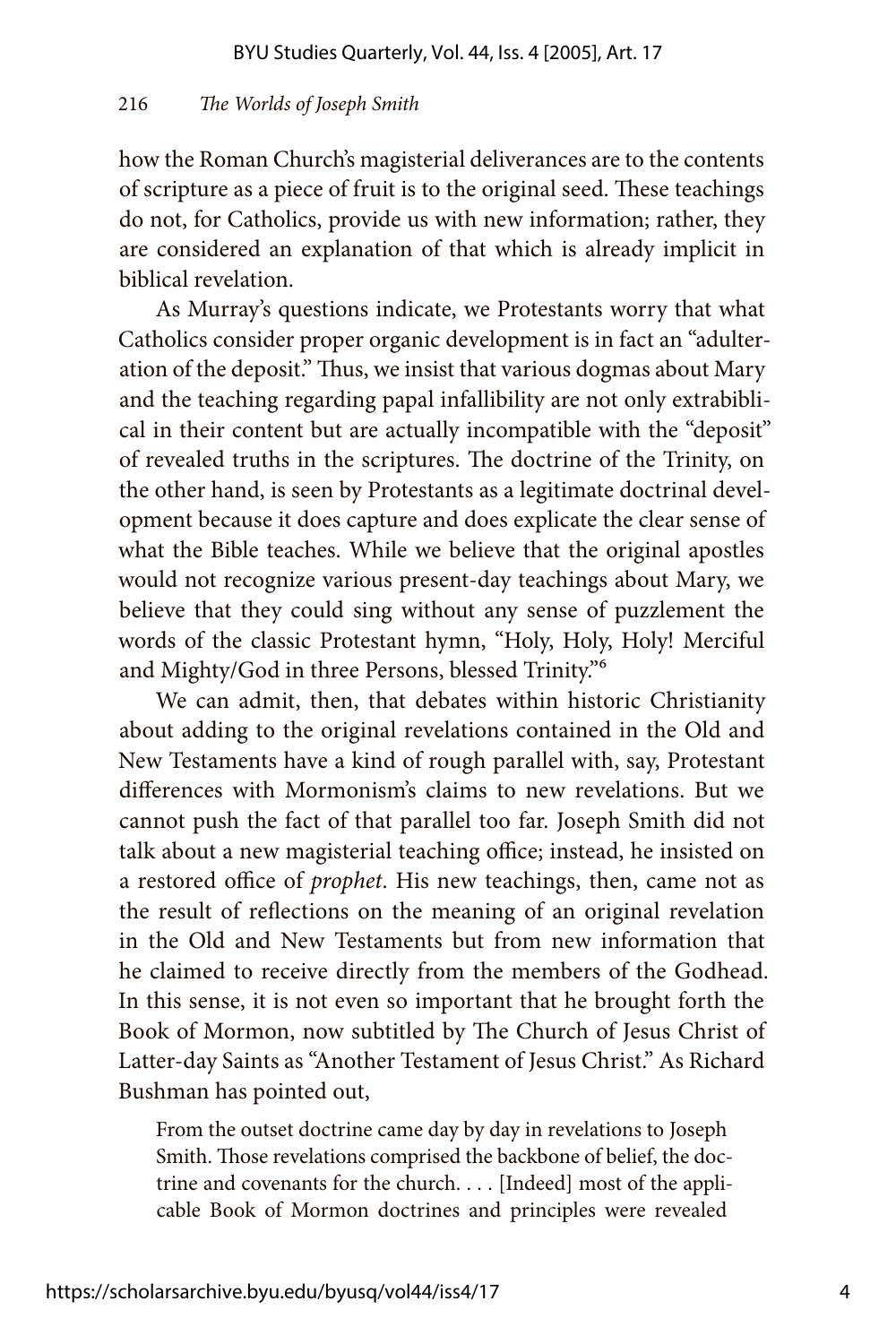anew to Joseph Smith, and [they] derived their authority from the modern revelation as much as from the Book of Mormon.<sup>7</sup>

The real authority for Mormonism resides not in books but in deliverances from living prophets. The written word has power only as the record of prophetic utterances that have already been received.

 Actually, if we are looking for parallels to the Mormon view of authority within mainstream Christianity, Pentecostalism provides us with a better example than does Roman Catholicism. Here, too, there is a strong emphasis on the present-day restoration of the supernatural gifts of the original apostolic era. Indeed, it would not be difficult to find in Pentecostal literature words similar to Joseph Smith's account, in an 1831 Kirkland deliverance, of the gifts that have been restored for the church; <sup>8</sup> on that occasion Joseph spoke of some being "given, by the Spirit of God, the word of wisdom," to others "the word of knowledge," to others "to have faith to be healed," to others "the working of miracles," as well as prophesying, "discerning of spirits," speaking in tongues, etc. (Doctrine and Covenants 46:17-26).

 Here, too, though, the parallel is not strict. Pentecostals typically affirm a high view of biblical authority, insisting that while presentday prophecies may go beyond the content of the Bible, they may not conflict with biblical teaching. Indeed, the prophecies that are regularly delivered in Pentecostal circles are usually not doctrinal teachings at all. Rather, they have the character either of very specific pieces of counsel, as in, "Go ahead with the plans for a new church building," or warnings about judgments that will come about if people continue in their present course.<sup>9</sup> While Pentecostal Christians might not use the word "organic," they would insist that present-day prophecy must in an important sense "bring forth"—to use the words again of the Vatican II document quoted earlier—"from the treasury of Revelation new things and old, making it bear fruit and vigilantly warding off any errors that threaten their flock."

 In contrast to "extrabiblical" themes in both Catholic and Pentecostal thought, Joseph Smith's view does not require strict continuity with the content of past revelations. The Mormon prophetic office is not strictly bound by its previous utterances. The prophet may even call for major teachings of the past to be repealed and for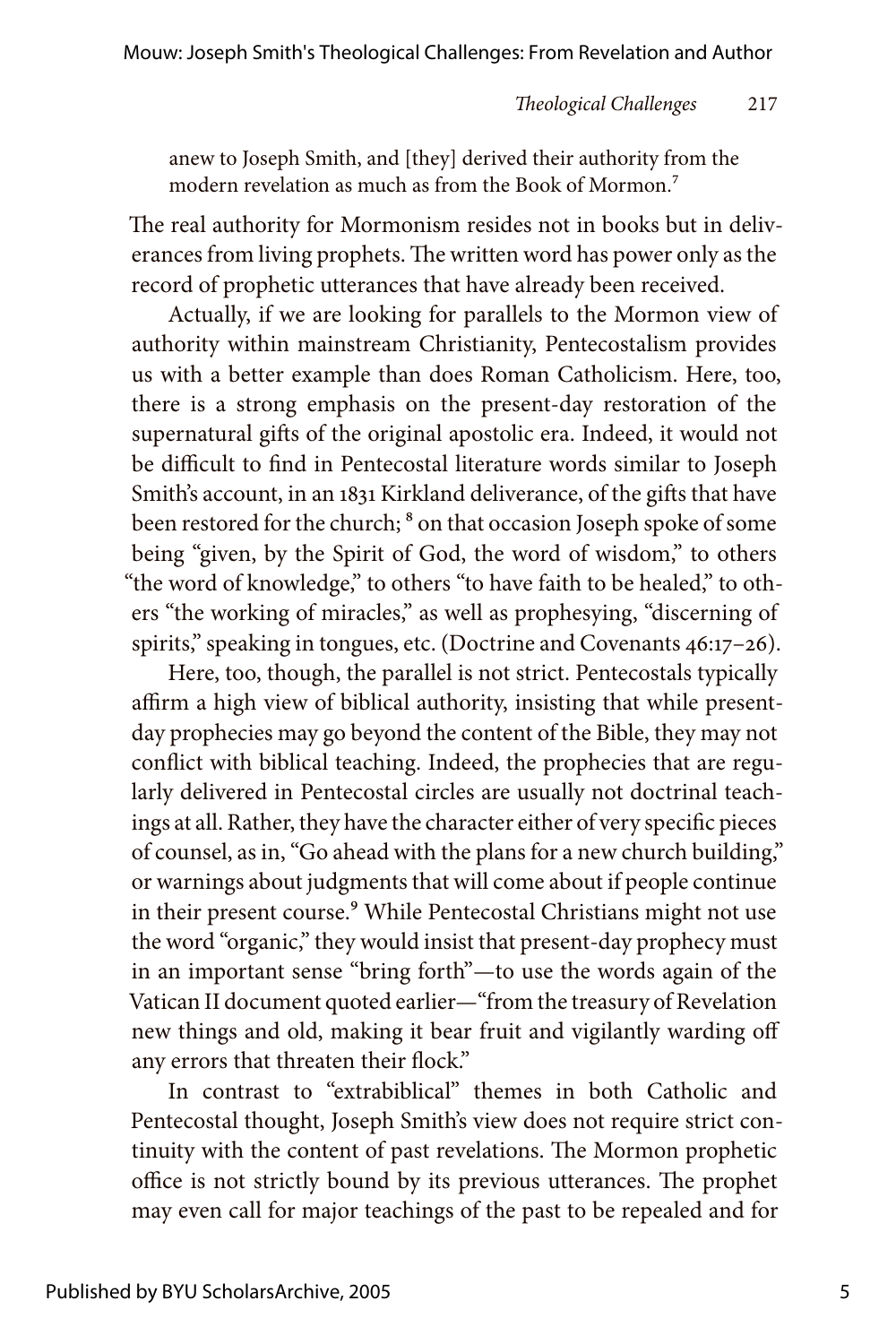major practices that were once mandated to be overturned.<sup>10</sup> Joseph Smith's theology of the extrabiblical allows for and promotes an expectation of "newness" in the "extra" that goes beyond anything advocated in either Catholicism or Pentecostalism.

 David Paulsen is right when he contends that Joseph Smith's "claim to direct revelation from God" in fact "challenges every variety of Christian thought and, at the same time, serves to ground all of Joseph's additional claims." To be sure, those claims may turn out to be, as Paulsen puts it, "biblically consistent, rationally plausible or existentially appealing"—but those features do not make them authoritative. What really counts, as Paulsen says, is that those claims "were directly revealed by God" to a living prophet. $<sup>11</sup>$ </sup>

 In the final analysis, then, after looking at the basic theological issues, we have no alternative but to "un-bracket" the question of the truth of Joseph Smith's claims to having received direct revelations from God. And that is obviously a key item for continuing dialogue. For now, however, I want simply to acknowledge the importance of a question that I referred to briefly earlier: Why has Joseph Smith's theology had such an appeal for so many people? Mormonism has gone from being a small and rather exotic manifestation of the restorationist-primitivist impulses that came to play in the halfcentury or so after the American Revolution to what is now an emerging world religion.

 Joseph Smith saw that the restoration of the prophetic office brought doctrinal certainty amid what he described as "this war of words and tumult of opinions" (Joseph Smith–History 1:10) in the religious world of his own day—a factor that David Paulsen sees as commending Mormonism to our present theologically pluralistic environment. That is obviously an important attraction for many. But I see another factor also at work.

 One of Joseph Smith's key doctrinal emphases was his theology of God proper. Although he and Mary Baker Eddy went in opposite directions on metaphysical issues—with Joseph arguing for a thorough-going physicalism and the founder of Christian Science insisting on a thorough-going mentalism—their respective theologies have had a similar spiritual result, namely, bringing God and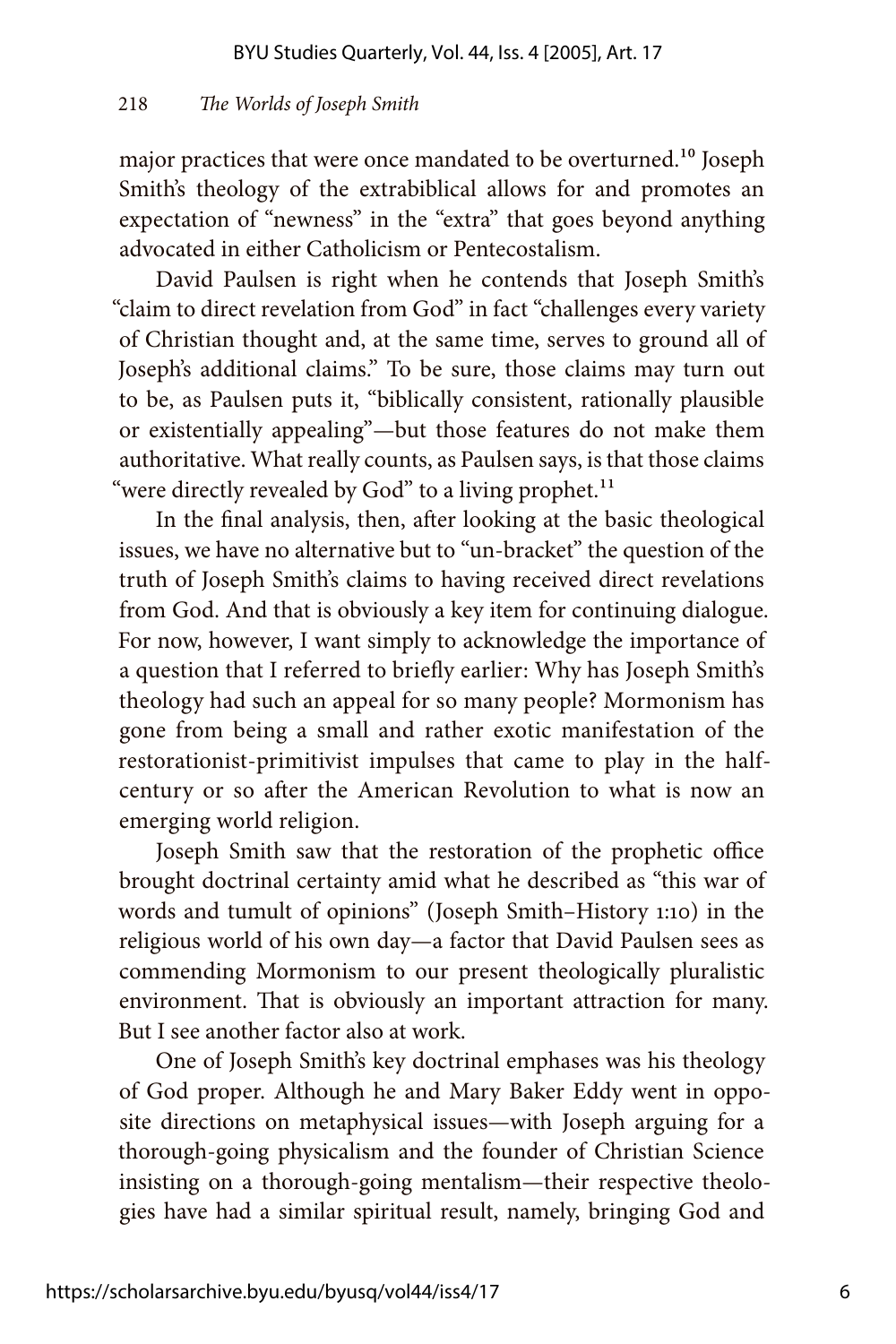Mouw: Joseph Smith's Theological Challenges: From Revelation and Author

human beings much closer together. Mrs. Eddy, for example, would endorse the Mormon claim that God and human beings are of the same species with her own teaching that "in divine science, man is the true image of God."<sup>12</sup>

 This teaching is, of course, deeply offensive to both Jews and Christians, for whom the denial of a radical metaphysical distance between Creator and creature violates the biblical warnings against idolatry. But it is one thing to make that point, and another for Christians to ask ourselves whether the early- to mid-nineteenthcentury movements that reduced this metaphysical distance can, in any significant way, be seen as a corrective to weaknesses in our own theology and practice.

 Joseph Smith's theology, along with that of other restorationistprimitivist groups and Mrs. Eddy (and we can also mention here the transcendentalism of Joseph's contemporary Ralph Waldo Emerson) emerged in an environment shaped significantly by the high Calvinism of New England Puritanism. As a high Calvinist myself, I think I can make a case that the legitimate *metaphysical* distance between God and his human creatures as advocated by the Puritans tended to reinforce in the Puritan mind and heart an unhealthy *spiritual* distance from the Calvinist deity. Thus it should not surprise us that movements arose to shrink the spiritual distance, even if we must deeply regret that they did so by also shrinking the distance of Being.

 There are correctives to this problem that New England Calvinism could have found within the resources of its own orthodox Christian theology. But whatever the efforts to draw on those resources at the time, they were not enough to stem the tide of the movements that challenged the metaphysics of Calvinism as such. When traditional Christians condemn those movements without also acknowledging the spiritual realities that the dissenting groups were addressing, we are missing an important opportunity for theological self-understanding.

 David Paulsen has invited us to think long and hard about whether God is still alive and whether he can still speak new things to us.<sup>13</sup> I am willing to continue to debate that subject. But even more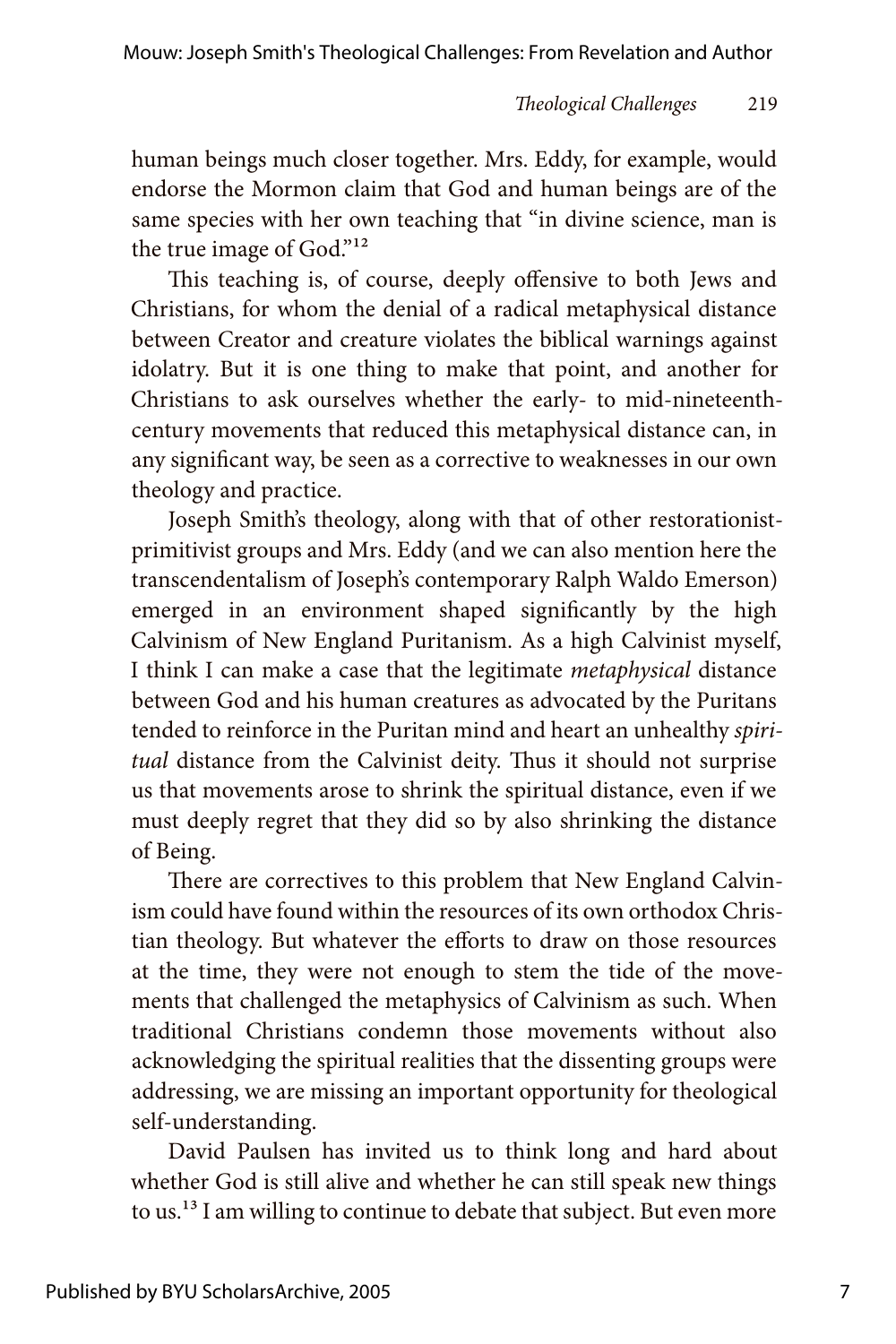fundamental to me than the debate about whether or not God is still alive is the question of what it takes for a human being to enter into a restored positive relationship with a living God. And I find the actual words of Joseph Smith in dealing with this central concern to be a helpful place to focus. For example, on the occasion of the founding of The Church of Jesus Christ of Latter-day Saints in April 1830, Joseph proclaimed, "We know that all men must repent and believe on the name of Jesus Christ, and worship the Father in his name, and endure in faith on his name to the end, or they cannot be saved in the kingdom of God." And then he added, "And we know that justification through the grace of our Lord and Savior Jesus Christ is just and true; . . . to all those who love and serve God with all their mights, minds, and strength" (Doctrine and Covenants 20:29–3).

 I have no problem saying these same words in addressing the basic issues of sin and salvation. I am pleased that Ezra Taft Benson asked that the hymn, "How Great Thou Art," be made a part of Latter-day Saint hymnody. I find it hopeful that we can sing these words together:

And when I think that God, his Son not sparing, Sent him to die, I scarce can take it in, That on the cross my burden gladly bearing He bled and died to take away my sin, Then sings my soul, my Savior God, to thee, How great thou art! How great thou art!<sup>14</sup>

 My continuing question for my Latter-day Saint friends is whether we mean the same things by the words of this hymn, and, if we do, whether the metaphysics set forth by Joseph Smith attributes to God those features that grant him the power to save us. I can think of no more important subject for our ongoing conversations.

#### **Notes**

 . Craig L. Blomberg and Stephen E. Robinson, *How Wide the Divide? A Mormon and an Evangelical in Conversation* (Downers Grove, Ill.: InterVarsity Press, 1997), 13.